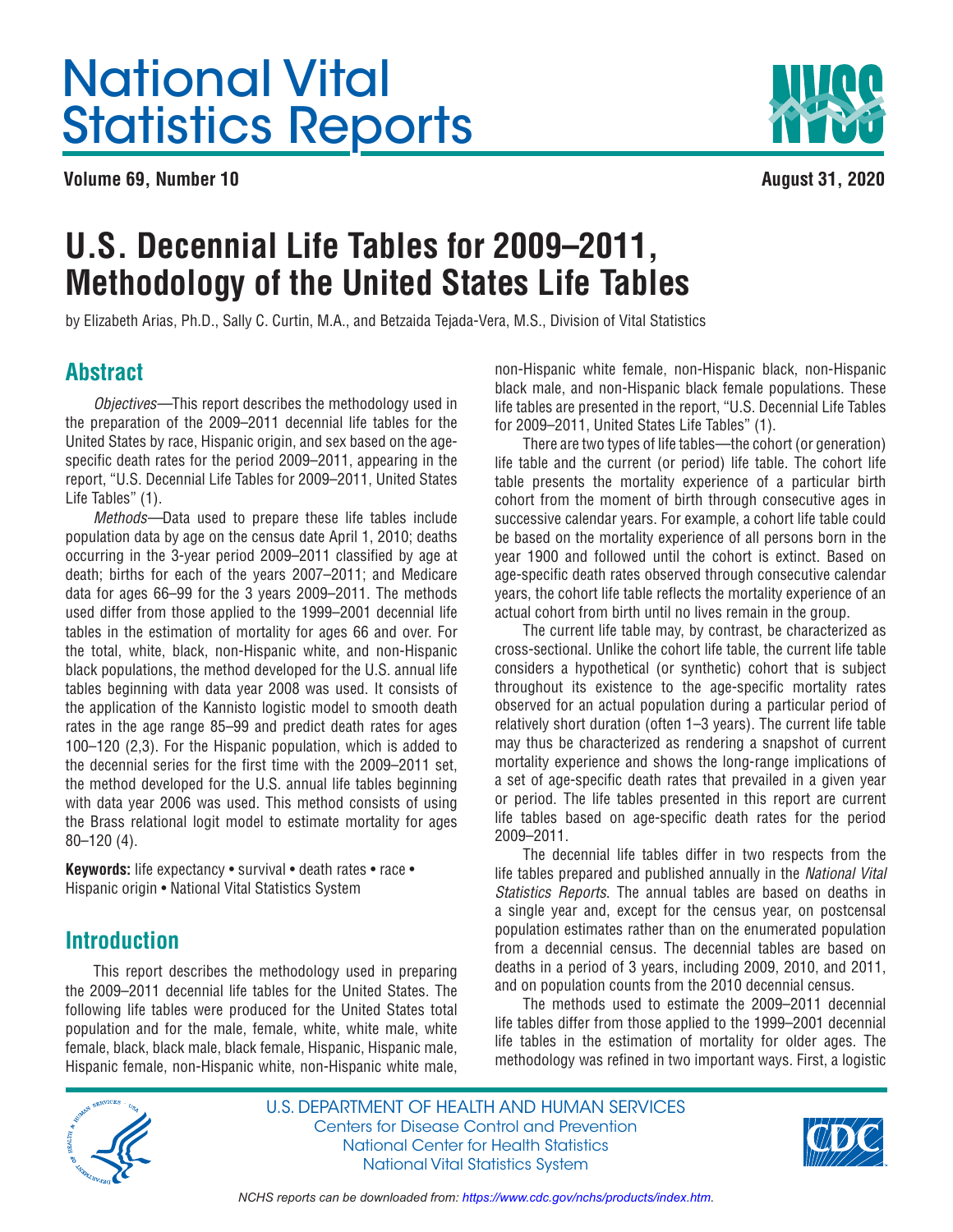<span id="page-1-0"></span>model rather than a nonlinear least squares model was used to smooth and extrapolate the vital statistics and Medicareblended death rates at the oldest ages. Second, the age at which smoothing is begun was raised from 66 to 85 or so, depending on the population (2). This modification applies to the life tables for the total population and for the white, black, non-Hispanic white, and non-Hispanic black populations. The 1999–2001 set did not include life tables by Hispanic origin. Life tables by Hispanic origin, including Hispanic, non-Hispanic white, and non-Hispanic black, were first published with 2006 annual mortality data. For the Hispanic population, the method used was developed for the U.S. annual life tables beginning with data year 2006. This method consists of using the Brass relational logit model to estimate mortality for ages 80–120 (4).

# **Methods**

# **Data used for calculating life table values**

The data used in preparing each of the 2009–2011 decennial life tables consisted of: a) deaths occurring in a 3-year (2009–2011) period classified by age at death and collected from death certificates filed in state vital statistics offices and reported to the National Center for Health Statistics (NCHS) as part of the National Vital Statistics System (NVSS); b) population data by age on the census date April 1, 2010; c) Medicare data for deaths and population for ages 66–99 during a 3-year (2009–2011) period; and d) births for each of the years from 2007–2011.

# **Vital statistics data**

Death counts used for computing the life tables presented in this report are final numbers of deaths for 2009–2011 collected from death certificates filed in state vital statistics offices and reported to NCHS as part of NVSS. Race and Hispanic origin are reported separately on the death certificate.

The U.S. Standard Certificate of Death was revised in 2003, and its race and Hispanic-origin items reflect the mandate of the 1997 Office of Management and Budget (OMB) standards (5). This revision allowed individuals to report more than one race and increased the race choices from four to five by separating the Asian and Pacific Islander groups. Because of the staggered implementation of the 2003 death certificate revision, national implementation of the 1997 standards was not complete until 2018. During 2009–2011, approximately 32 states and the District of Columbia had adopted the 1997 standards. To attain uniformity and comparability during the transition period, multiple-race responses were bridged back to the 1977 singlerace standard, and Asian and Pacific Islander groups were combined according to the 1977 OMB standards. The bridging procedure was the same as that used to bridge multiple-race population estimates, as discussed in the next section (6).

## **Census population data**

The census populations used in the denominators of the death rates are based on special estimation procedures and are not true counts of the 2010 decennial census. These estimates were produced under a collaborative agreement between NCHS and the U.S. Census Bureau. Reflecting the guidelines issued in 1997 by OMB, the 2010 census included an option for individuals to report more than one race as appropriate for themselves and household members (5). The 1997 OMB guidelines also provided for the reporting of Asian persons separately from the Native Hawaiian or Other Pacific Islander group. Under the prior OMB standards issued in 1977, data for Asian or Pacific Islander persons were collected as a single group (7). To produce death rates for the 2009–2011 period, it was necessary to bridge the reported population data for multiple-race persons back to single-race categories. In addition, the 2010 census counts were modified to be consistent with the 1977 OMB race categories that is, to report the data for Asian persons and the Native Hawaiian or Other Pacific Islander group as a combined category, Asian or Pacific Islander. The procedures used to produce the bridged populations are described in separate publications (6).

With respect to census population data, actuarial theory suggests that the populations to be used in the calculations should be those of the central date of the 3-year period, that is, July 1, 2010. However, the enumerated populations as of April 1, 2010, were used as if they were July 1 populations. This was done because the percent differences between the two sets of population figures are very small at the national level. It was not considered necessary to produce new estimates to reflect the lapse of time between April 1 and July 1, 2010.

# **Medicare data**

Medicare data have been employed in the estimation of U.S. decennial life tables beginning with the 1969–1971 set (8). Medicare data are considered more accurate than vital statistics and census data at the oldest ages because Medicare enrollees must have proof of age in order to enroll (9). However, the reliability of Medicare data beyond age 100 declines because of the small percentage of persons who enrolled at the start of the Medicare program in 1965 and for whom it was not possible to verify exact age (9). Further, the Medicare race and ethnicity classification system makes it impossible to correctly identify the Hispanic, American Indian or Alaska Native, or Asian or Pacific Islander populations (4,10). It is, however, possible to use Medicare data to estimate old-age mortality for both the white and black race groups, regardless of Hispanic origin, as has been done traditionally, and to estimate old-age mortality for the non-Hispanic segments of these populations (4). As a result, data from the Medicare program are used to supplement vital statistics and census data for ages 66–99 for the total population and for the white, black, non-Hispanic white, and non-Hispanic black populations (4).

To estimate death rates for the Medicare white, black, non-Hispanic white, and non-Hispanic black populations in 2009–2011, age-specific numbers of deaths and population counts by sex and race for the population aged 66–99 from the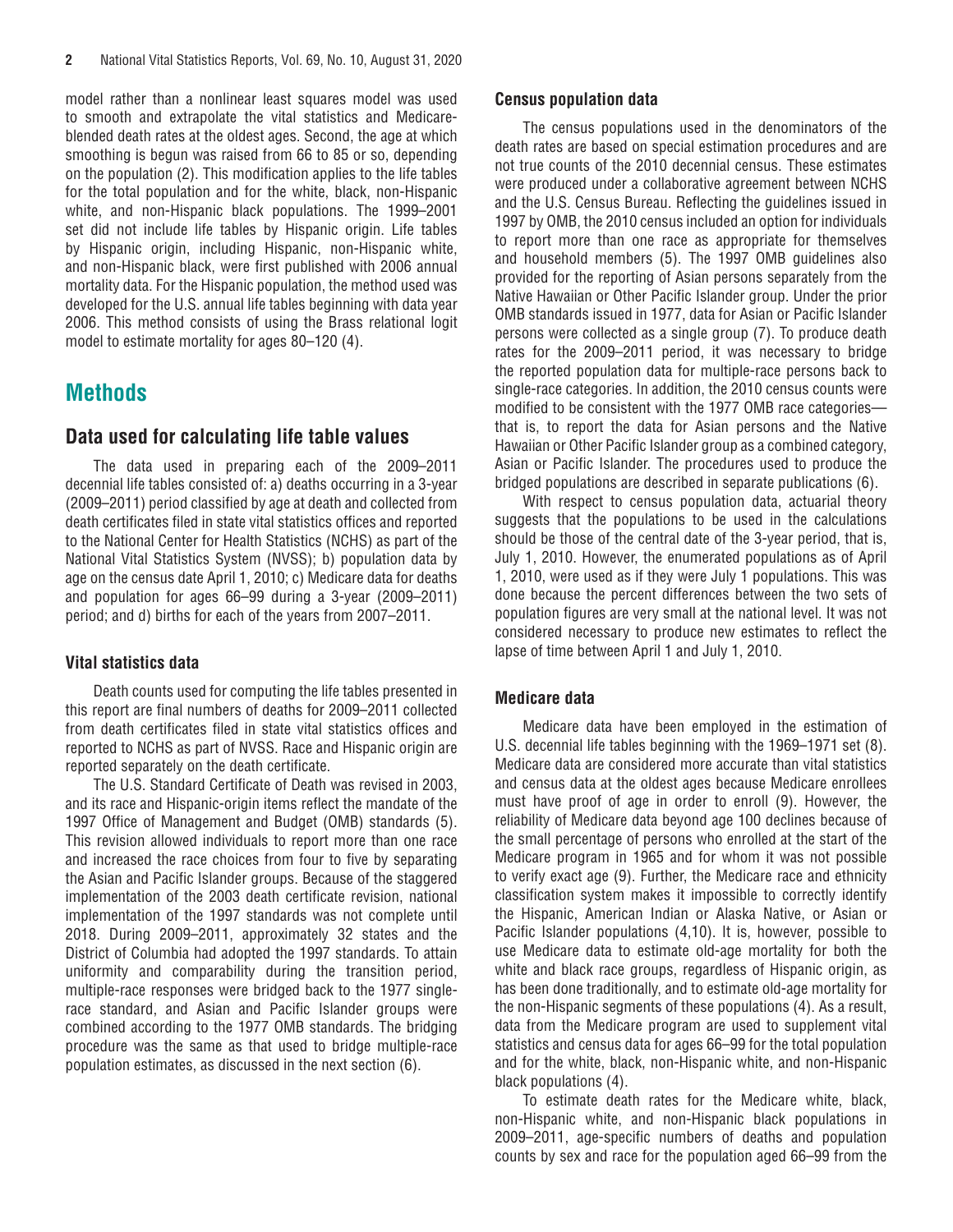<span id="page-2-0"></span>2009–2011 Medicare files were used. The data files are created by the Centers for Medicare & Medicaid Services for the Social Security Administration, which under a special agreement shares the data with NCHS. The 2009–2011 files contain midyear Medicare population counts (as of June 30) and calendar year Medicare death counts (January 1–December 31) for each year of 2009–2011.

# **Preliminary adjustment of the data**

# **Adjustment for unknown age**

An adjustment is made to account for the small proportion of deaths for each year during 2009–2011 for which age is not reported on the death certificate. The assumption was made that these deaths were distributed among the various age groups in the same proportions as the deaths for which age was reported. To this end, adjustment factors were computed for each population category for which a life table was to be constructed. This factor was obtained by dividing the total number of deaths reported for the given category for the 3-year period 2009–2011 by the total number of deaths with age stated. That is,

$$
F=\frac{D}{D^a},
$$

where  $D$  is the total number of deaths and  $D^a$  is the total number of deaths for which age is stated. Death records with missing age information in each given Hispanic-origin, race, and sex category were then proportionally distributed among age categories as

$$
D_x^{new} = F \bullet D_x^{original}.
$$

# **Adjustment for misclassification of race and Hispanic origin on death certificates**

The latest research to evaluate race and Hispanic-origin reporting on U.S. death certificates found that misclassification of race and Hispanic origin on death certificates in the United States accounts for a net underestimate of 3% for total Hispanic deaths, a net underestimate of less than one-half percent for total non-Hispanic black deaths, and no under- or overestimate for total non-Hispanic white deaths or for the population racially classified as white or black, regardless of Hispanic origin (11). These results are based on a comparison of self-reported race and Hispanic origin on Current Population Surveys (CPS) with race and Hispanic origin reported on the death certificates of a sample of decedents in the National Longitudinal Mortality Study (NLMS) who died during the period 1999–2011 (11).

NLMS-linked records are used to estimate sex-age-specific ratios of CPS race and Hispanic-origin counts to death certificate counts (11–13). The CPS/death certificate ratio, or classification ratio, is specifically the ratio of the weighted count of self-reported race and ethnicity on the CPS to the weighted count of the same racial or ethnic category on the death certificates of the sample of NLMS decedents described above. It can be interpreted as the net difference in assignment of a specific race and Hispanicorigin category between the two classification systems and can be used as a correction factor for race and Hispanic-origin

misclassification (11–13). The assumption is made that the race and ethnicity reported by a CPS respondent is more reliable than proxy reporting of race and ethnicity by a funeral director who has little personal knowledge of the decedent. Further, public policy embodied in the 1997 OMB standard mandates that selfidentification should be the standard used for the collection and recording of race and ethnicity information (5).

The NLMS-based classification ratios discussed above are used to adjust the age-specific number of deaths for ages 1–95 and over for the total Hispanic, non-Hispanic white, and non-Hispanic black populations, and by sex for each group, as follows:

$$
{}_{n}D_{x} = {}_{n}D_{x}^{F} \bullet {}_{n}CR_{x},
$$

where  ${}_{n}D_{x}^{F}$  is the age-specific number of deaths adjusted for unknown age as described above,  $nCR_x$  are the sex- and age-specific classification ratios used to correct for the misclassification of race and Hispanic origin on death certificates, and  $nD_x$  are the final age-specific counts of death adjusted for age and race and Hispanic-origin misclassification. [Table A](#page-3-0) shows values of the sex- and age-specific classification ratios,  ${}_{n}CR_{x}$ , by Hispanic origin and race for the non-Hispanic population (both black and white).

Because NLMS classification ratios for infant deaths are unreliable due to small sample sizes, corrections for racial and ethnic misclassification of infant deaths are addressed by using infant death counts and live birth counts from the 2007–2011 linked birth/infant death data files rather than the traditional birth and death data files (14–18). In the linked file, each infant death record is linked to its corresponding birth record so that the race and ethnicity of the mother reported on the birth record can be ascribed to the infant death record. As a result, raceand ethnicity-specific infant mortality rates estimated with the linked file do not suffer from the problem of racial and ethnic discrepancies between the numerator and denominator of the rate.

Note that although no conclusive evidence supports return migration as a factor in the lower mortality of the Hispanic population, the possibility remains that Hispanic deaths are missed in NVSS due to return migration, and therefore, the resulting death rates may be biased regardless of correction for ethnic misclassification (4,19).

In preparing the 2009–2011 decennial life tables, no specific allowance was made for possible incompleteness in the enumeration of the population or in the registration of births or deaths. In calculating previous decennial life tables, the use of birth statistics rather than population data in calculating the denominators of the mortality rates at ages under 2 years was justified largely on the basis that the census populations under 2 years of age were believed to be underenumerated. In addition, using the methodology based on birth data had other advantages because it might be expected to produce a more accurate estimate of the average population during the 3-year period than is provided by the population enumerated on the census date. Accordingly, its use was continued in the 2009–2011 life tables.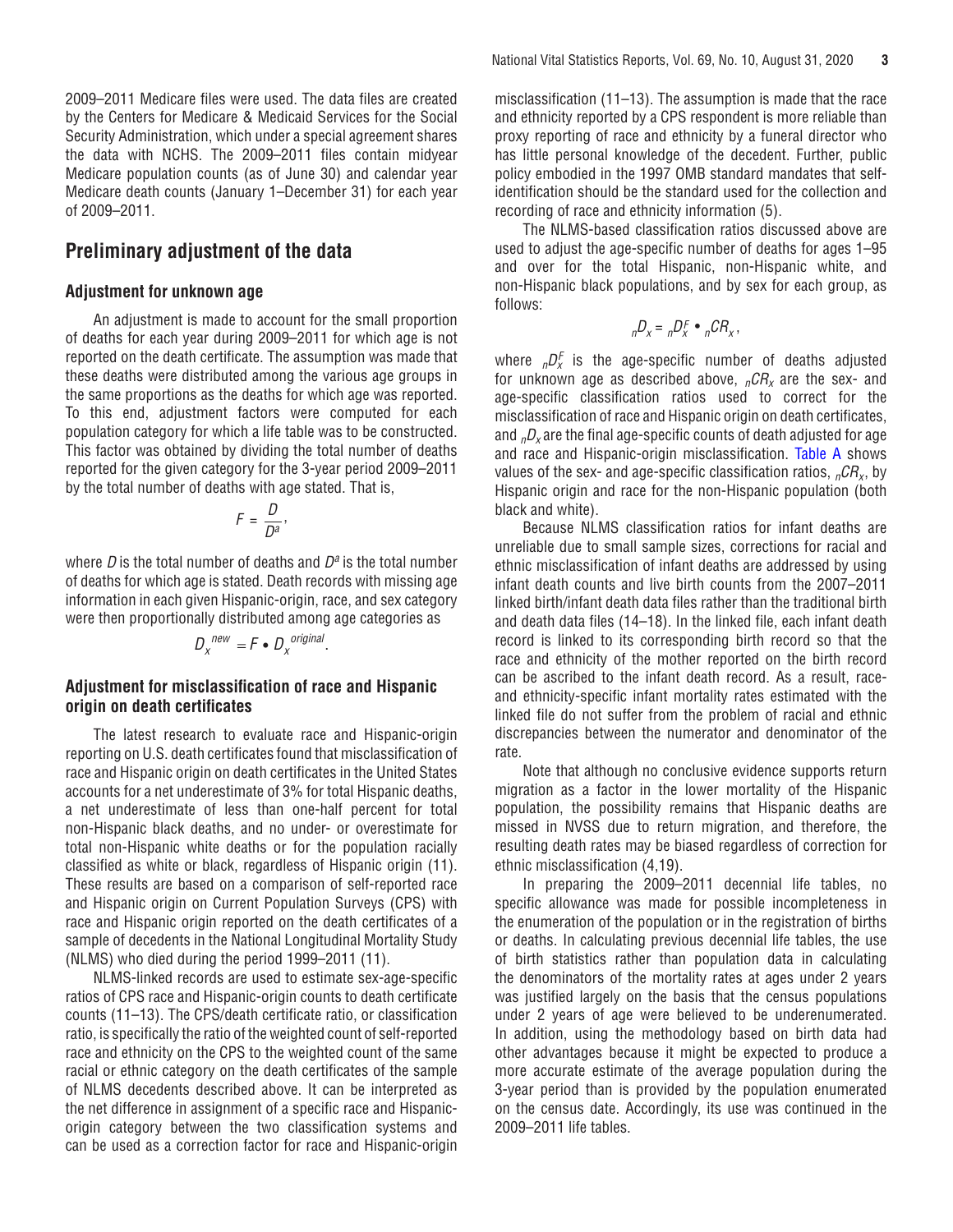<span id="page-3-0"></span>

| Table A. Classification ratios, by Hispanic origin, race for the non-Hispanic white and black populations, age, and sex |  |  |  |  |
|-------------------------------------------------------------------------------------------------------------------------|--|--|--|--|
|-------------------------------------------------------------------------------------------------------------------------|--|--|--|--|

|                                               | Hispanic |        |           |        | Non-Hispanic white |        | Non-Hispanic black |        |           |
|-----------------------------------------------|----------|--------|-----------|--------|--------------------|--------|--------------------|--------|-----------|
| Age (years)                                   | Total    | Male   | Female    | Total  | Male               | Female | Total              | Male   | Female    |
| All ages                                      | 1.0329   | 1.0362 | 1.0294    | 0.9995 | 0.9993             | 0.9997 | 1.0047             | 1.0041 | 1.0053    |
| $1-14.$                                       | 0.9905   | 0.9659 | $*1.0299$ | 0.9918 | 1.0755             | 0.8770 | 1.0266             | 0.9379 | $*1.1751$ |
| $15-24.$                                      | 0.9668   | 0.9325 | 1.0604    | 0.9976 | 1.0019             | 0.9869 | 1.0248             | 1.0215 | 1.0343    |
| $25 - 34. \ldots \ldots \ldots \ldots \ldots$ | 1.0354   | 1.0401 | 1.0232    | 1.0021 | 1.0034             | 0.9994 | 0.9855             | 0.9770 | 1.0008    |
| $35 - 44$                                     | 1.0434   | 1.0645 | 1.0066    | 0.9980 | 0.9997             | 0.9951 | 1.0062             | 1.0073 | 1.0048    |
| $45 - 54$                                     | .0584    | 1.0372 | 1.0953    | 0.9969 | 0.9965             | 0.9976 | 1.0002             | 1.0019 | 0.9982    |
| $55 - 64$ .<br>.                              | 1.0571   | 1.0517 | 1.0659    | 0.9994 | 0.9992             | 0.9997 | 1.0003             | 0.9965 | 1.0046    |
| $65 - 74$                                     | 1.0295   | 1.0485 | 1.0072    | 0.9967 | 0.9967             | 0.9966 | 1.0062             | 1.0055 | 1.0070    |
| 75–84.                                        | 1.0192   | 1.0188 | 1.0196    | 1.0004 | 1.0003             | 1.0004 | 1.0057             | 1.0057 | 1.0058    |
| $85 - 94. \ldots \ldots \ldots \ldots \ldots$ | 1.0208   | 1.0313 | 1.0137    | 1.0008 | 1.0007             | 1.0009 | 1.0110             | 1.0155 | 1.0086    |
| $95$ and over $\dots$ , $\dots$               | 1.0732   | .0509  | 1.0842    | 1.0005 | 0.9995             | 0008   | 0.9980             | 0.9872 | 0.9954    |

\* Ratio does not meet National Center for Health Statistics standards of reliability because either the unweighted number of Current Population Survey deaths or the unweighted number of death certificate deaths, or both, are based on fewer than 20 deaths.

SOURCE: National Center for Health Statistics, National Vital Statistics System, Mortality.

Populations and deaths were available by single years of age from 0 through 100 and over. In each case, the age referred to is in completed years—that is, the exact age on the individual's last birthday. In addition, deaths occurring at ages under 1 year were available for four subdivisions of the first year of life: under 1 day, 1–7 days, 7–28 days, and 28–365 days. Life table values were calculated for these age groups within the first year of life and for single years of age throughout the remainder of the life span.

# Calculation of the probability of dying,  $_n q_{\chi}$

The life table function  ${}_{n}q_{x}$  is the fraction or proportion of a group of persons at exact  $\frac{\partial^2 u}{\partial x \partial y}$  are expected to die before attaining age  $x + n$ . The  ${}_{n}q_{x}$  is also called the probability of dying. Other functions in the complete life table are derived from  $_qq_x$ , which depends on the number of deaths  $nD_x$  and the midyear population  $nP_X$  for each age interval x to  $x + n$  observed during the calendar year of interest.

In constructing the decennial life tables,  $D_x$  for years 2009–2011 and  ${}_{n}P_{x}$  for decennial year 2010 were smoothed using Beer's graduation technique (20). Beer's multipliers were applied to observed deaths in 5-year age intervals to get smoothed single-year-of-age data. Similarly, Beer's multipliers were applied to population estimates in 5-year age intervals to get smoothed estimates for single-year age intervals.

For ages under 2 years, births, *B*, instead of  ${}_{n}P_{x}$  were used to calculate  $_{n}q_{x}$ . Life table deaths,  $_{n}d_{x}$ , and surviving populations at the beginning of each age,  $l_x$ , were derived from  $q_x$ .

## **Probabilities of dying at ages under 2 years**

 At ages under 2 years, the first life table quantities to be calculated were the values of  $n/dx$ , the number of deaths occurring between exact age x and  $x + n$  in the life table cohort commencing with  $l_0$  live births. This was calculated by the formula

$$
{}_{n}d_{x} = I_{0} \bullet \frac{ }{n} \frac{D_{x}}{E_{x}} \,,
$$

where  $n/d_x$  is the estimated number of deaths per the life table cohort of 100,000 live births,  $l_0$ , between exact ages x and  $x + n$ ,  $D_x$  is the actual number of deaths (adjusted for age, race, and Hispanic-origin misreporting) occurring in 2009–2011, and  $nE_x$  is the appropriate denominator as indicated in Table B. The denominators,  ${}_{n}E_{x}$ , are based on the assumption that births in 2007, 2008, 2009, 2010, and 2011 are uniformly distributed over each year. Age intervals for under 2 years were classified as 0 days (under 1 day), 1–7 days, 7–28 days, 28–365 days, and 0–1 year. The number of deaths at age 0 is the sum of deaths occurring at ages 0 to 364 days. The number of deaths at age 1 year includes all deaths occurring from 365 days to the day just before the second birthday.

**Table B. Denominators**  $nE_x$  used in calculating  $n\frac{d}{dx}$  for ages **under 2 years: U.S. Decennial Life Tables, 2009–2011**

| Age interval x to $x + n$     | nE <sub>x</sub>                                                              |
|-------------------------------|------------------------------------------------------------------------------|
| Under $1$ day $\ldots \ldots$ | $1/730 (B_{2008} + 730B_{2009} + 730B_{2010} + 729B_{2011})$                 |
| $1-7$ days                    | $1/730 (8B_{2008} + 730B_{2009} + 730B_{2010} + 722B_{2011})$                |
| $7-28$ days                   | $1/730$ (35 $B_{2008}$ + 730 $B_{2009}$ + 730 $B_{2010}$ + 695 $B_{2011}$ )  |
| $28 - 365$ days               | $1/730$ (393 $B_{2008}$ + 730 $B_{2009}$ + 730 $B_{2010}$ + 337 $B_{2011}$ ) |
| $1-2$ years                   | $1/2 (B_{2007} + 2B_{2008} + 2B_{2009} + B_{2010})$                          |

SOURCE: National Center for Health Statistics, National Vital Statistics System, Natality.

The unrounded values of  $_{n}d_{x}$  were then used to calculate the number of survivors,  $l_x$ , up to age 2 years by successive applications of the formula

$$
I_{x+n} = I_x - {}_n d_x.
$$

The probability of dying within each age category for the ages under 2 years was estimated as  $n/d_x$  divided by  $l_x$ 

$$
{}_{n}q_{x}=\frac{nq_{x}}{I_{x}}.
$$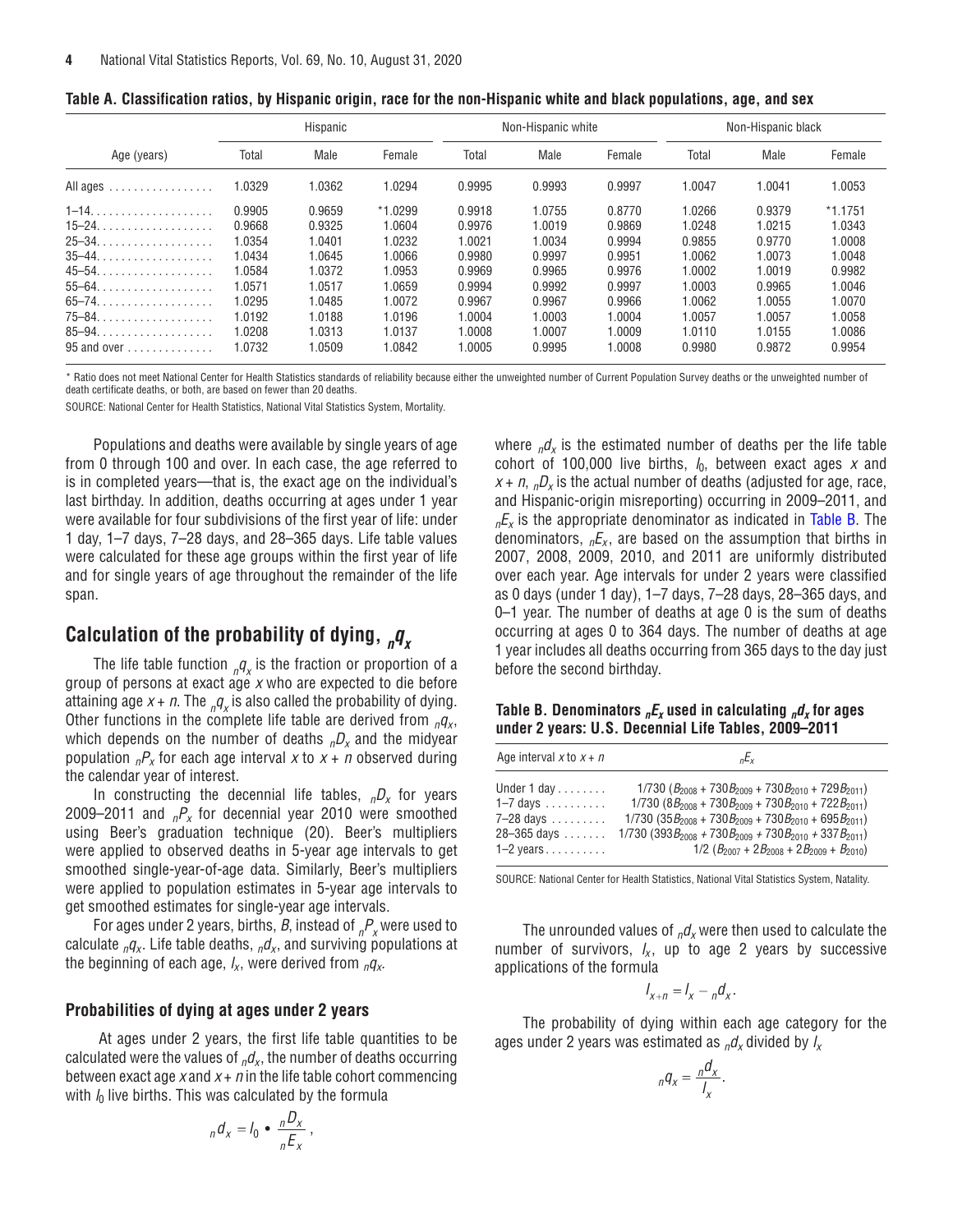### **Death rates at ages 2–94 from vital statistics data**

# **Interpolation of**  $P_x$  **and**  $D_x$  **at ages 2–94**

Anomalies, both random and those associated with age reporting, can be problematic when using vital statistics and census data by single years of age (20). Graduation techniques are often used to eliminate these anomalies and to derive a smooth curve by age. Beer's ordinary minimized fifth difference formula is such a technique and has been used in the construction of the previous U.S. decennial life tables (20) as well as annual life tables (21).

Population data are aggregated into 5-year age intervals except for those aged 100 and over, which are allocated into a single category. Values of  $P_x$  by single years of age were obtained by interpolation using Beer's formula. Beer's general formula adapted to calculate  $P_x$  is

$$
P_{X+k} = C_{k,x-10} 5P_{X-10} + C_{k,x-5} 5P_{X-5} + C_{k,x} 5P_{X}
$$
  
+ C\_{k,x+5} 5P\_{X+5} + C\_{k,x+10} 5P\_{X+10},

where  $P_{x+k}$  is the population aged  $x+k$  ( $k = 0,1,2,3,4$ ),  $5P_x$  is the total population aged x to  $x + k$ , and  $C_{kx}$  is Beer's interpolation coefficient for the  $k^{th}$  fifth of the age interval x to  $x + 5$  applied to  $5P_x$ . To interpolate single-year values from  $5P_0$ , and  $5P_5$ , the formula is slightly different. To obtain single-year values for these 5-year intervals, the formulas below are used.

$$
P_{0+k} = C_{k,0} 5P_0 + C_{k,5} 5P_5 + C_{k,10} 5P_{10} + C_{k,15} 5P_{15}
$$
  
+  $C_{k,20} 5P_{20}$   

$$
P_{5+k} = C_{k,0} 5P_0 + C_{k,5} 5P_5 + C_{k,10} 5P_{10} + C_{k,15} 5P_{15}
$$

Values for  $C_{k,x}$  are shown in Table C.

+  $C_{k,20,5}P_{20}$ 

Interpolating single-year values for  $D_x$  was conducted in a similar fashion as that for  $P_x$ . The Beer's coefficients  $C_{k,x}$  for deaths are the same as for  $5P_x$  as shown in Table C. The difference is that when interpolating ages 5–9 and 10–14 years, a fictitious value for  $5D_0$  is used. Because of the mortality peak in infancy, the use of the observed  $_5D_0$  does not yield values for  $D_x$  for ages 5–14 years that join smoothly with the numbers reported at ages 0–4 years. The fictitious value for  $5D_0$  is calculated such that

$$
V = .40725_{0}D_{0}^{*} + .21465_{}D_{5} + .00805_{}D_{10} - .08965_{}D_{15} + .03285_{}D_{20},
$$

where V is the sum of the deaths occurring at ages 2, 3, and 4 years and  $_5D_0^*$  is the fictitious value for  $_5D_0$ . Solving for  $_5D_0^*$ gives

$$
{}_{5}D_{0}^{*} = 2.45580 \ V - .59332 \ {}_{5}D_{5} - .01965 \ {}_{5}D_{10} + .22004 \ {}_{5}D_{15} - .08055 \ {}_{5}D_{20},
$$

 $_5\mathit{D}_0^{\star}$  is then treated in the interpolation formula as if it were the actual number of deaths at ages 0–4 years. This modification produces a smooth transition from the observed values at ages under 5 years to the interpolated values at ages 5 years and over.

| Interpolated subgroup $(x + k)$ |                                                               |                                                               | 5-year age interval beginning with age                        |                                                               |                                                               |
|---------------------------------|---------------------------------------------------------------|---------------------------------------------------------------|---------------------------------------------------------------|---------------------------------------------------------------|---------------------------------------------------------------|
| 2 to 4 years                    | 0                                                             | 5                                                             | 10                                                            | 15                                                            | 20                                                            |
|                                 | $+0.1924$                                                     | $+0.0064$                                                     | $+0.0184$                                                     | $-0.0256$                                                     | $+0.0084$                                                     |
|                                 | $+0.1329$                                                     | $+0.0844$                                                     | $+0.0054$                                                     | $-0.0356$                                                     | $+0.0129$                                                     |
|                                 | $+0.0819$                                                     | $+0.1508$                                                     | $-0.0158$                                                     | $-0.0284$                                                     | $+0.0115$                                                     |
| 5 to 9 years                    | $+0.0404$<br>$+0.0093$<br>$-0.0108$<br>$-0.0198$<br>$-0.0191$ | $+0.2000$<br>$+0.2268$<br>$+0.2272$<br>$+0.1992$<br>$+0.1468$ | $-0.0344$<br>$-0.0402$<br>$-0.0248$<br>$+0.0172$<br>$+0.0822$ | $-0.0128$<br>$+0.0028$<br>$+0.0112$<br>$+0.0072$<br>$-0.0084$ | $+0.0068$<br>$+0.0013$<br>$-0.0028$<br>$-0.0038$<br>$-0.0015$ |
| $5x$ to $5x + 5$ years          | $5x - 10$                                                     | $5x - 5$                                                      | 5x                                                            | $5x + 5$                                                      | $5x + 10$                                                     |
|                                 | $-0.0117$                                                     | $+0.0804$                                                     | $+0.1570$                                                     | $-0.0284$                                                     | $+0.0027$                                                     |
|                                 | $-0.0020$                                                     | $+0.0160$                                                     | $+0.2200$                                                     | $-0.0400$                                                     | $+0.0060$                                                     |
|                                 | $+0.0050$                                                     | $-0.0280$                                                     | $+0.2460$                                                     | $-0.0280$                                                     | $+0.0050$                                                     |
|                                 | $+0.0060$                                                     | $-0.0400$                                                     | $+0.2200$                                                     | $+0.0160$                                                     | $-0.0020$                                                     |
|                                 | $+0.0027$                                                     | $-0.0284$                                                     | $+0.1570$                                                     | $+0.0804$                                                     | $-0.0117$                                                     |
| 95 to 99 years                  | 80                                                            | 85                                                            | 90                                                            | 95                                                            | 100                                                           |
|                                 | $-0.0015$                                                     | $-0.0084$                                                     | $+0.0822$                                                     | $+0.1468$                                                     | $-0.0191$                                                     |
|                                 | $-0.0038$                                                     | $+0.0072$                                                     | $+0.0172$                                                     | $+0.1992$                                                     | $-0.0198$                                                     |
|                                 | $-0.0028$                                                     | $+0.0112$                                                     | $-0.0248$                                                     | $+0.2272$                                                     | $-0.0108$                                                     |
|                                 | $+0.0013$                                                     | $+0.0028$                                                     | $-0.0402$                                                     | $+0.2268$                                                     | $+0.0093$                                                     |
|                                 | $+0.0068$                                                     | $-0.0128$                                                     | $-0.0344$                                                     | $+0.2000$                                                     | $+0.0404$                                                     |

**Table C. Interpolation coefficients based on Beer's ordinary formula for the subdivision of grouped data into fifths**

NOTE: An additional panel of interpolation coefficients is usually shown for the final age interval. This panel is not shown because the final age interval in the life table is open-ended and is not based on interpolated data.

SOURCE: See reference 20 in this report.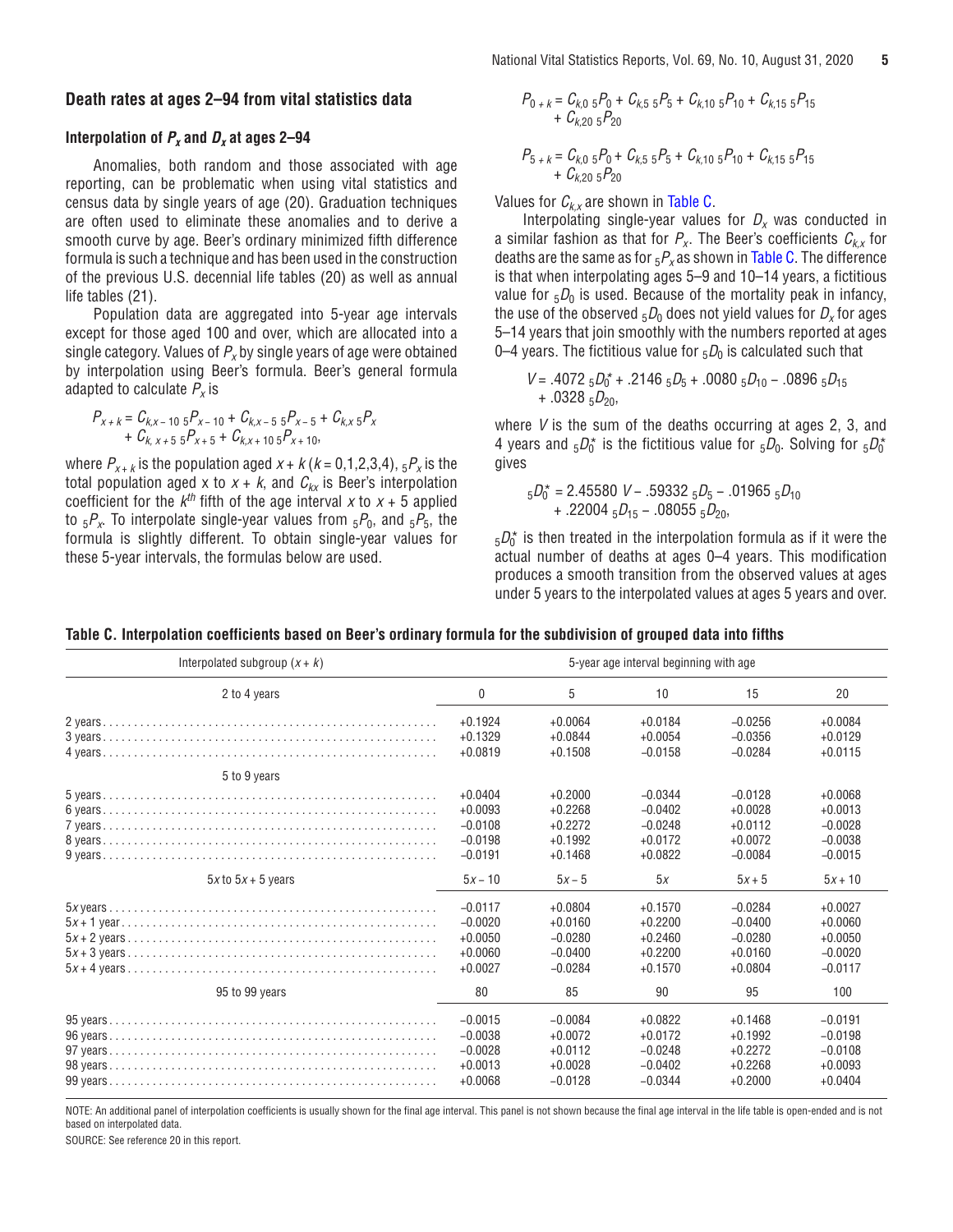### **Central death rates at ages 2–4 years**

The life table function  $q_x$ , denoting the ratio  $d_x / l_x$ , is the fraction or proportion of a group of persons at exact age x who are expected to die before attaining age  $x + 1$ . If  $m<sub>x</sub>$  denotes the ratio  $d_x/L_x$ , commonly called the central death rate, then on the assumption of uniform distribution of deaths over the year at age  $x$ ,

$$
q_x = \frac{2m_x}{2 + m_x}.\tag{1}
$$

This approximation is appropriate when the life table is by single years of age. This formula is the basis of the calculation of probabilities of dying at ages 2–94. Completion of the calculations depends, therefore, on the ability to calculate the central death rate  $m<sub>x</sub>$  at different ages. For this purpose, different methods are used at ages 2–4 years and at ages 5–94.

If  $D<sub>x</sub>$  denotes the adjusted number of deaths in a population category at age x (in completed years) occurring in 2009–2011, and  $P_{x}$  denotes the population at age x in the middle of the period, then  $m<sub>x</sub>$  is equivalent to

$$
M_x = \frac{D_x}{3P_x}.\t\t[2]
$$

As previously noted, the populations used were those of April 1, 2010.

However, because the deaths occurring in a single year of age during 2009–2011 were drawn from three consecutive annual cohorts of the population, it was considered that the accuracy of these  $M_x$  values would be improved by replacing  $3P_x$ in the denominator of formula [2] by the sum of the populations at ages  $x - 1$ , x, and  $x + 1$ . Thus, the formula becomes

$$
M_x = \frac{D_x}{P_{x-1} + P_x + P_{x+1}}.
$$
 [3]

The combination of formulas [1] and [3] is equivalent to the single formula

$$
q_{x} = \frac{D_{x}}{P_{x-1} + P_{x} + P_{x+1} + \frac{1}{2}D_{x}},
$$
 [4]

which is used for  $x = 2$ , 3, and 4, with values of  $D_x$  and  $P_x$  obtained by interpolation from data by five 5-year age intervals.

### **Probabilities of dying at ages 5–94**

The combination of formulas [1] and [2] is equivalent to

$$
q_{x} = \frac{D_{x}}{3P_{x} + \frac{1}{2}D_{x}},
$$
 [5]

which is used for ages 5–94, with values of  $D_x$  and  $P_x$  obtained by interpolation from data by five 5-year age intervals.

# **Probabilities of dying at the oldest ages for the total, white, black, non-Hispanic white, and non-Hispanic black populations**

Medicare data are used to supplement vital statistics data for the estimation of  $q_x$  at the oldest ages because these data are more accurate given that proof of age is required for enrollment in the Medicare program. Medicare data are used here to estimate the probability of dying for ages 66 and over for the total, white, black, non-Hispanic white, and non-Hispanic black populations.

The method described in this section consists of the following steps. First, vital statistics and Medicare death rates are blended in the age range 66–99. Second, a logistic model is used to smooth the blended death rates in the age range 85–99 and predict death rates for ages 100–120. Third, final resulting death rates,  $M_{x}$ , are converted to  $q_{x}$ .

For ages 66–94, vital statistics death rates,  $M_{x}^{V}$ , and Medicare death rates,  $\mathit{M}_{x}^{M}$ , are blended with a weighting process that gives gradually declining weight to vital statistics data and gradually increasing weight to Medicare data. For ages 95–99,  $\mathit{M}_{x}^{\mathit{M}}$  is used exclusively. Blended  $M_{x}$  is thus obtained as follows:

$$
M_x = \frac{1}{30} \Big[ (95 - x) M_x^V + (x - 65) M_x^M \Big],
$$
 [6]

when  $x = 66,...,94$ , and  $M_x = M_x^M$ , when  $x = 95,...,99$ .

 $M_x^M$  is estimated as follows:

$$
M_x^M = \frac{D_x^M}{P_x^M},
$$

where  $D_x^M$  is the sum of age-specific Medicare death counts in years 2009, 2010, and 2011; and  $P_{\scriptscriptstyle X}^{\scriptscriptstyle M}$  is the sum of age-specific Medicare midyear population counts in years 2009, 2010, and 2011.

A logistic model proposed by Kannisto is then used to smooth  $M_x$  in the age range 85–99 and predict  $M_x$  in the age range 100–120 (3). The start of the modeled age range varies by race-, ethnicity-, and sex-specific population because it is a function of the age at which the rate of change in the age-specific death rates peaks. In current times, the rate of change in the agespecific death rate rises steadily up to approximately ages 80–85 or so and then begins to decline. As a result, it is difficult to model a large age span, such as 66–99, with one simple model without oversmoothing and thus altering the underlying mortality pattern observed in the population of interest (22). Further, the observed data for the age range 66–85 is reliable and robust, as indicated by the very close similarity between vital statistics and Medicare death rates, so it is unnecessary to model (smooth) the entire age span (66–99) (see [Figure 1\)](#page-6-0).

The Kannisto model is a simple form of a logistic model in which the logit of  $u_x$  (or the natural log of the odds of  $u_x$ ) is a linear function of age,  $x(3)$ . It is expressed as:

$$
\ln\left[\frac{u_x}{1-u_x}\right] = \ln(\alpha) + \beta x, \tag{7}
$$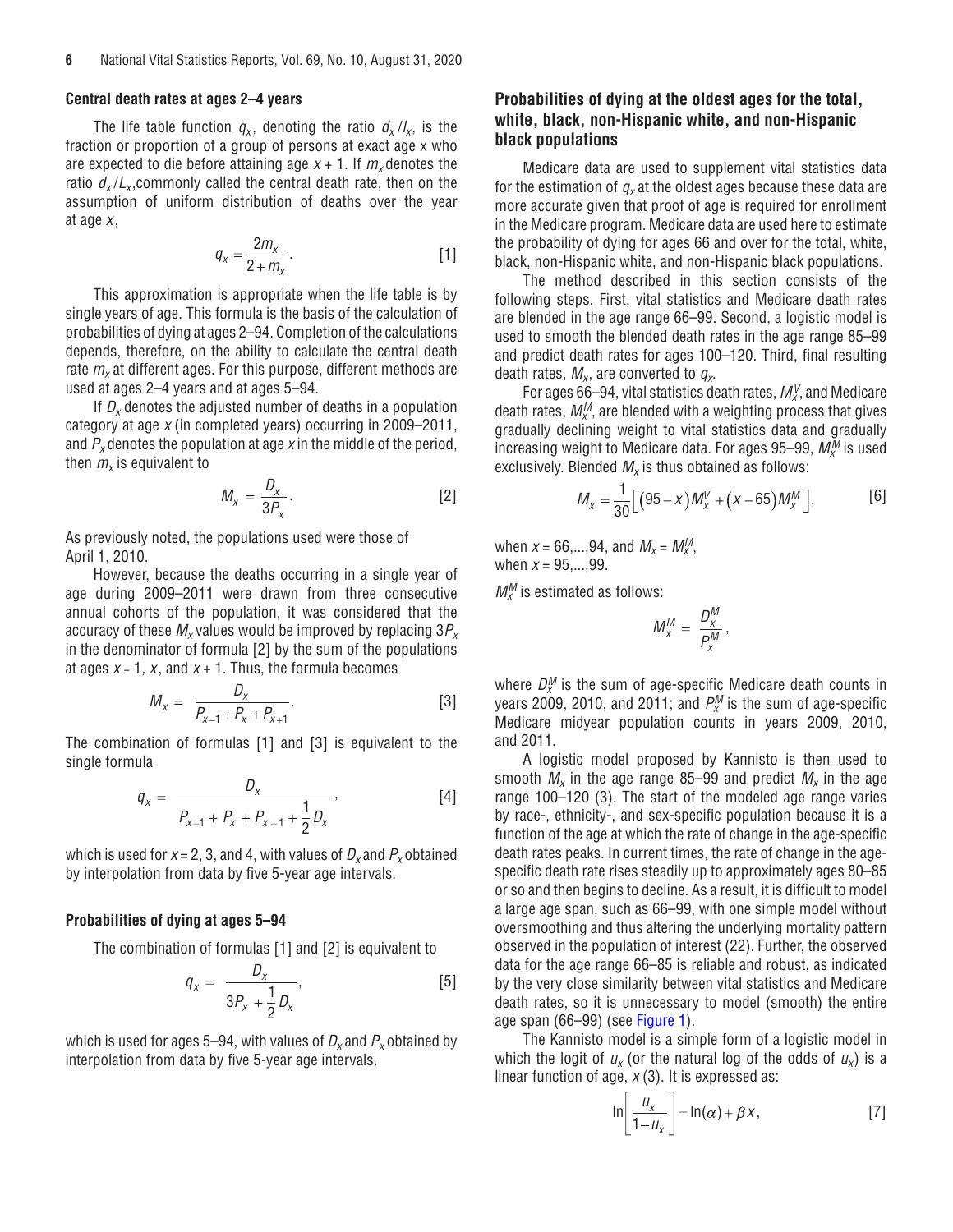

<span id="page-6-0"></span>Figure 1. Comparison of age-specific death rates  $M_x$  from vital statistics and Medicare data in the total population, **by sex: United States, 2009–2011**

where  $u_x$ , the force of mortality (or the instantaneous death rate), is defined as:

$$
u_x = \frac{\alpha e^{\beta x}}{1 + \alpha e^{\beta x}}.
$$
 [8]

Because  $u_x$  is not directly observed but is closely approximated by  $m_x$  and  $m_x = M_x$ , then the logit of  $M_x$  is modeled instead. A maximum-likelihood generalized linear model estimation procedure is used to fit the following model in the age range 85–99:

$$
\ln\left[\frac{M_x}{1-M_x}\right] = \ln(\alpha) + \beta x.
$$
 [9]

Then, the estimated parameters are used to predict  $\overline{M}_x$  as:

$$
\overline{M}_x = \frac{e^{a}e^{bx}}{1 + e^{a}e^{bx}}, \text{ or equivalently, } \overline{M}_x = \frac{e^{a + bx}}{1 + e^{a + bx}}, \qquad [10]
$$

where *a* and *b* are the predicted values of parameters  $ln(a)$  and *β*, respectively, given by fitting model [9]. Estimated parameters and the starting age for the modeled age span by population for the period 2009–2011 are presented in [Table D.](#page-7-0)

Finally, the predicted probability of death,  $\overline{q}_x$ , for ages 85–120 is estimated by converting  $\overline{M}_x$  as:

$$
\overline{q}_x = \frac{M_x}{1 + \frac{1}{2}\overline{M}_x}.
$$
 [11]

# **Probabilities of dying at the oldest ages for the Hispanic population**

As noted above, Medicare data are unreliable for the Hispanic population due to inconsistencies in the Medicare race and ethnicity classification system. As a result, it was necessary to use other methods to estimate mortality at the oldest ages for this population. Beyond age 80, mortality estimates based strictly on vital statistics for the Hispanic population are too low, despite correction for ethnic misclassification on the death certificate.

A consistent finding across diverse studies has been that Hispanic mortality in the adult and advanced ages varies between approximately 80% and 89% of that of the non-Hispanic white population (12,13,19,23). The Brass relational logit model takes advantage of the relationship between Hispanic and non-Hispanic white mortality previously identified and has been widely and successfully used to predict the mortality of one population relative to another at the older ages (24–27). Using the age-specific mortality pattern of the non-Hispanic white population as the standard, the Brass relational logit model is used to predict Hispanic mortality in the older ages. The standard is fit to Hispanic data in the age interval 45–80, and the predicted parameters are used to estimate the probabilities of death for ages 76–100. This method allows the relationship between the two populations in the younger ages to be carried over to the older ages (24–27).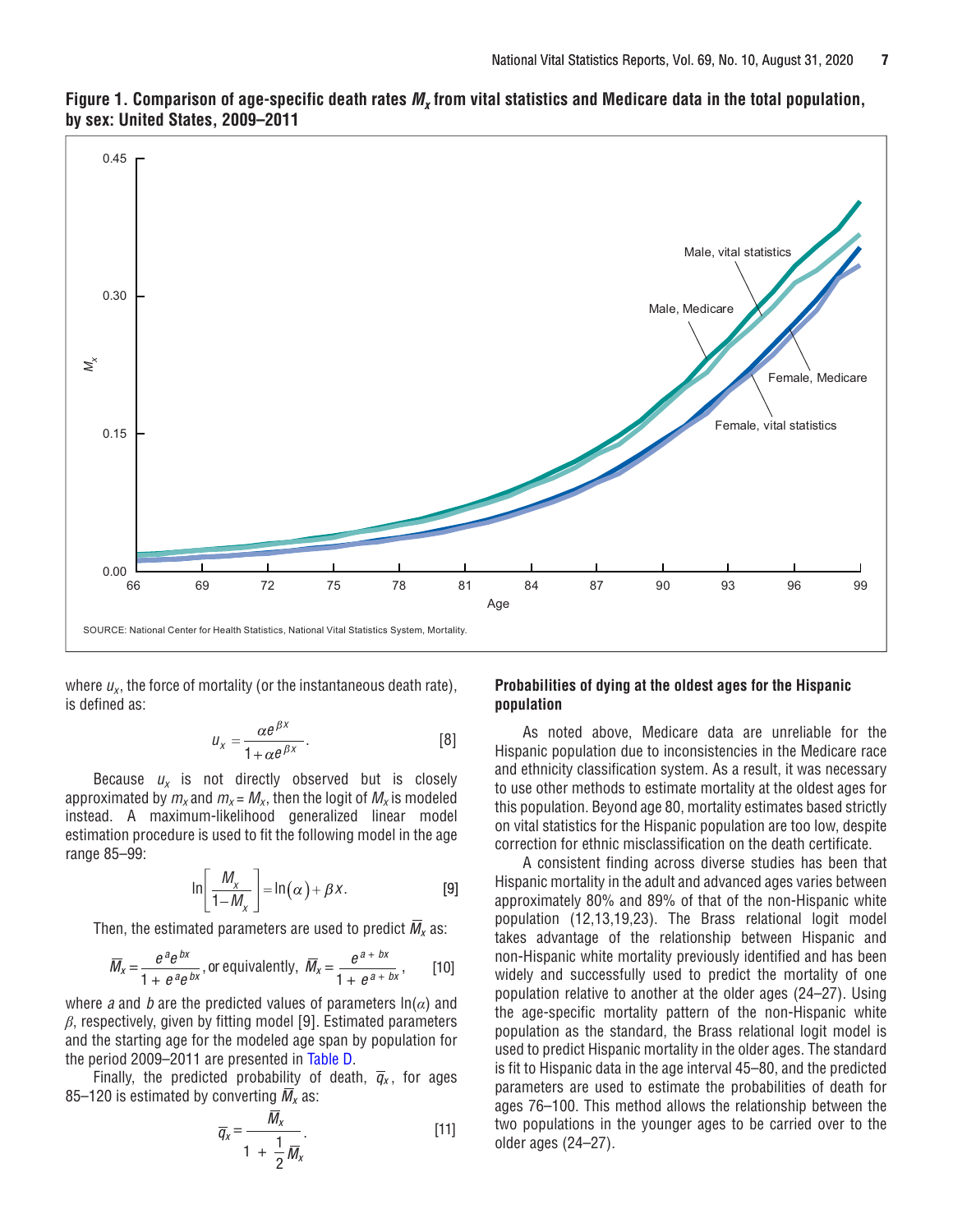<span id="page-7-0"></span>

|                               | Total                  |                                                                                                                                                                                                                             |                        | White                                            |                          | <b>Black</b>                                     |                        | Non-Hispanic white       |                        |                          | Non-Hispanic black     |                         |                                                                                                                                                                                                                  |                          |                                                       |
|-------------------------------|------------------------|-----------------------------------------------------------------------------------------------------------------------------------------------------------------------------------------------------------------------------|------------------------|--------------------------------------------------|--------------------------|--------------------------------------------------|------------------------|--------------------------|------------------------|--------------------------|------------------------|-------------------------|------------------------------------------------------------------------------------------------------------------------------------------------------------------------------------------------------------------|--------------------------|-------------------------------------------------------|
| Parameter                     | Both sexes             | Male                                                                                                                                                                                                                        | Female                 | Both sexes                                       | Male                     | Female                                           | Both sexes             | Male                     | Female                 | Both sexes               | Male                   | Female                  | Both sexes                                                                                                                                                                                                       | Male                     | Female                                                |
| Starting age<br>$\ln(\alpha)$ | 0.1271821<br>–13.65263 | 0.1266491<br>(SE)(0.0007173) (0.0019147) (0.0005557) (0.0009834) (0.0024514) (0.0005429) (0.0015869) (0.0041612) (0.0013916) (0.0009643) (0.0024298)<br>–13.39578<br>$(SE)$ (0.0679395) (0.1809904) (0.0531749) (0.0942997) | 0.1337931<br>–14.37753 | 0.1306361<br>-13.96334                           | 0.1317536<br>$-13.85908$ | 0.1369603<br>-14.66253                           | 0.0994343<br>-11.12418 | 0.0929695<br>$-10.29667$ | 0.1074015<br>–11.96706 | 0.1303803<br>$-13.93761$ | 0.1314313<br>-13.82662 | 0.136874<br>$-14.65361$ | 0.098664<br>$(0.000598)$ $(0.0015445)$ $(0.0044922)$<br>$-11.04729$<br>$(0.233792)$ $(0.0519785)$ $(0.146101)$ $(0.3827591)$ $(0.1279522)$ $(0.0925101)$ $(0.2317666)$ $(0.0574443)$ $(0.1421353)$ $(0.4155488)$ | 0.0915774<br>$-10.15807$ | 0.106704<br>(0.0013633)<br>$-11.89717$<br>(0.1253189) |
| NOTE: SE is standard error.   |                        | SOURCE: National Center for Health Statistics, National Vital Statistics System, Mortality.                                                                                                                                 |                        |                                                  |                          |                                                  |                        |                          |                        |                          |                        |                         |                                                                                                                                                                                                                  |                          |                                                       |
|                               |                        | Table E. Estimated Brass relational logit model parameters $\alpha$ and $\beta$ for the<br>Hispanic-origin population: U.S. Decennial Life Tables, 2009–2011                                                                |                        |                                                  |                          |                                                  |                        |                          |                        |                          |                        |                         |                                                                                                                                                                                                                  |                          |                                                       |
| Parameter                     |                        | Total (SE)                                                                                                                                                                                                                  |                        | Male (SE)                                        |                          | Female (SE)                                      |                        |                          |                        |                          |                        |                         |                                                                                                                                                                                                                  |                          |                                                       |
| $\alpha$<br>$\beta$ .         |                        | 0.9922375 (0.0047209)<br>$-0.2897252(0.0164864)$                                                                                                                                                                            |                        | 0.9868890 (0.0074861)<br>$-0.2609211(0.0278626)$ |                          | 1.0176780 (0.0073409)<br>$-0.2267147(0.0353827)$ |                        |                          |                        |                          |                        |                         |                                                                                                                                                                                                                  |                          |                                                       |
|                               |                        |                                                                                                                                                                                                                             |                        |                                                  |                          |                                                  |                        |                          |                        |                          |                        |                         |                                                                                                                                                                                                                  |                          |                                                       |

| Parameter | Total (SE)                     | Male (SE)              | Female (SE)             |
|-----------|--------------------------------|------------------------|-------------------------|
| $\alpha$  | 0.9922375 (0.0047209)          | 0.9868890 (0.0074861)  | 1.0176780 (0.0073409)   |
|           | $\beta$ -0.2897252 (0.0164864) | -0.2609211 (0.0278626) | $-0.2267147(0.0353827)$ |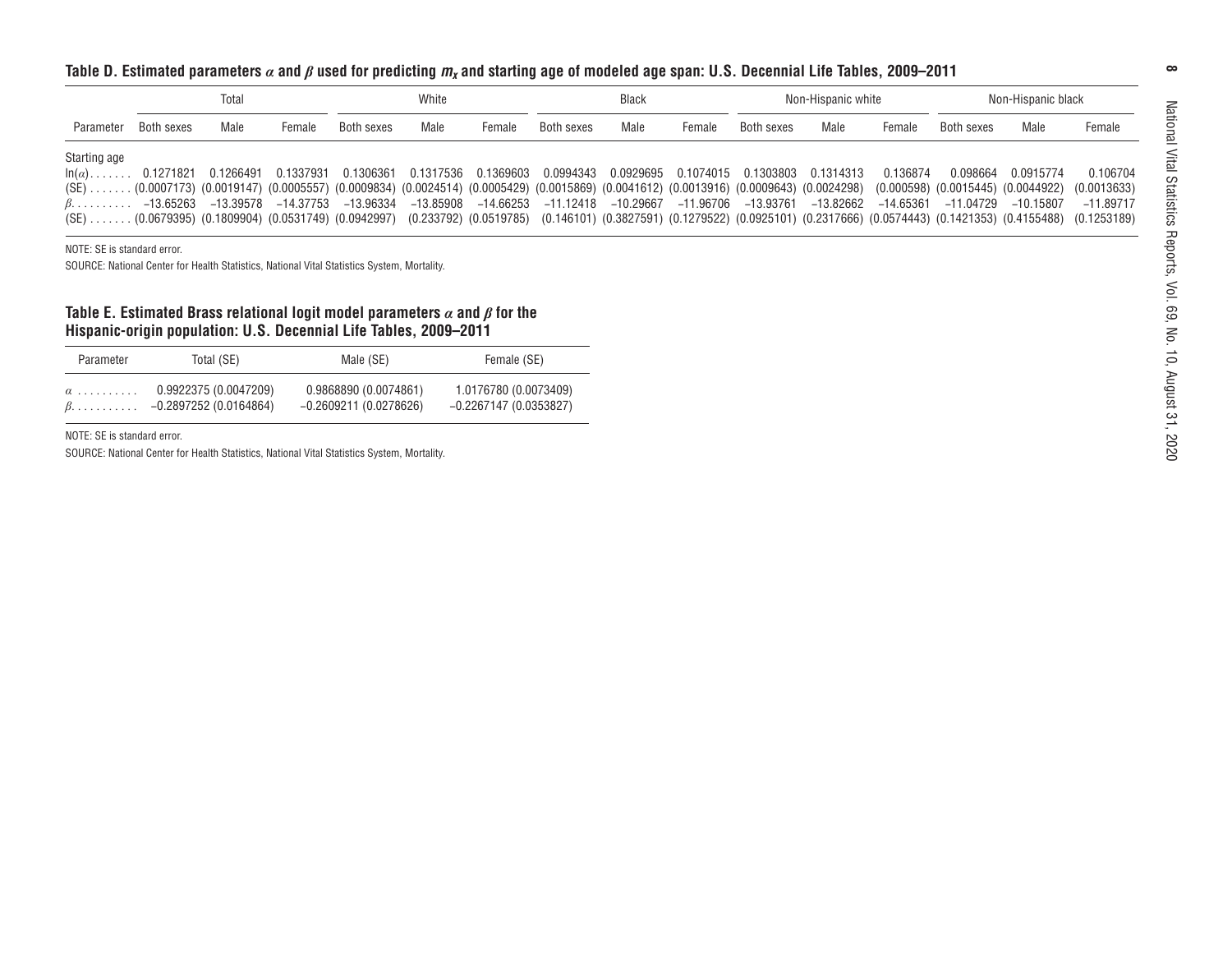<span id="page-8-0"></span>The Brass relational logit model expresses the age-specific mortality pattern of a population of interest as a function of the age-specific mortality pattern of a standard population and is expressed as:

$$
\overline{Y}_x = \alpha + \beta Y_x^S, \tag{12}
$$

where  $\bar{Y}_x$  is the predicted logit of the probability of death,  $q_x$  in the population of interest, that is,

$$
logit [q_x] = ln \left[ \frac{q_x}{1 - q_x} \right].
$$

 $Y_x^S$  is the logit of the probability of death in the standard population,  $q_x^S$ , that is,

$$
logit [q_x^S] = ln \Big[\frac{q_x^S}{1-q_x^S}\Big].
$$

 $\alpha$  is the predicted parameter that measures the level of mortality of the population of interest relative to the standard population, and *β* is the predicted parameter that measures the slope of the mortality function of the population of interest relative to the standard population (4,25–27). [Table E](#page-7-0) shows values of predicted *α* and *β* and their standard errors.

A maximum-likelihood generalized linear model estimation procedure is used to fit equation [12] in the age range 45–80. The resulting predicted parameters *α* and *β* are then used to estimate the predicted probability of death for ages 76–120 in the Hispanic population.

Predicted  $\overline{q}_x$  is estimated by transforming its logit,  $\overline{Y}_x$ , back as:

$$
\overline{q}_x = \frac{\exp[\overline{Y}_x]}{1 + \exp[\overline{Y}_x]} = \frac{\exp[\alpha + \beta Y_x^s]}{1 + \exp[\alpha + \beta Y_x^s]}.
$$
 [13]

To ensure a smooth transition from vital  $q_\chi^\vee$  and predicted,  $\overline{q}_x$ , the two were blended from ages 76 to 80 with a graduating process as:

$$
q_{x} = \frac{1}{6} [(81 - x)q_{x}^{V} + (x - 75)\overline{q}_{x}],
$$
 [14]

when  $x = 76,...,80$ .

# **Calculation of remaining life table functions for all groups**

# **Survivor function (l x )**

The life table radix,  $\mathit{l}_0$ , is set at 100,000. The number of survivors remaining at exact age  $x$  is calculated as:

$$
I_x = I_{x-1} \left(1 - q_{x-1}\right). \tag{15}
$$

# **Decrement function**  $(d<sub>x</sub>)$

The number of deaths occurring between ages  $x$  and  $x + 1$  is calculated from the survivor function

$$
d_x = l_x - l_{x+1} = l_x q_x. \tag{16}
$$

# **Person-years lived**  $(L_x)$

Person-years lived is calculated assuming that the survivor function declines linearly between ages x and  $x + 1$ . This gives the formula

$$
L_x = \frac{1}{2} (I_x + I_{x+1}) = I_x - \frac{1}{2} d_x .
$$
 [17]

For ages under 1 year,  $L_x$  should be expressed as a quantity in a fractional year, that is,  $L_x$  should be calculated by multiplying the equation by 1/365 for age 0–1 day, by 6/365 for 1–7 days, by 21/365 for 7–28 days, and by 337/365 for 28–365 days.

# **Person-years lived at and above age**  $x(T_x)$

 $T_x$  is calculated by summing  $L_x$  values at and above age x:

$$
T_x = L_x + T_{x+1}, \text{ with } T_{end} = L_{end}.
$$
 [18]

# Life expectancy at age  $x$ ,  $(e_x)$

Life expectancy at exact age  $x$  is calculated as:

$$
e_x = \frac{T_x}{I_x} \,. \tag{19}
$$

Finally, all life table functions are estimated through ages 120 years but truncated at age 109 years for publication.

# **Variances and standard errors of the probability of dying and life expectancy**

The mortality data on which the life tables are based is not affected by sampling error because it is based on complete counts of deaths and, as a result, variances and standard errors reflect only stochastic (random) variation. While measurement error, such as age and race and ethnicity misclassification, is known to affect mortality estimates, it is not considered in the calculation of the variances or standard errors of the life table functions (11). Because the life tables for the United States are based on relatively large numbers of deaths, the variances and standard errors presented are rather small.

The methods used to estimate the variances of  $q_x$  and  $e_x$  are based on Chiang (28) with some necessary modifications due to the use of statistical modeling for smoothing and prediction of old-age death rates. Based on the assumption that deaths are binomially distributed, Chiang proposed the following equation for the variance of  $q_x$ :

$$
Var(q_x) = \frac{q_x^2(1-q_x)}{D_x},
$$
 [20]

where  $D_x$  is the age-specific number of deaths. For the total, white, black, non-Hispanic white, and non-Hispanic black populations, this equation is used to estimate  $Var(q_x)$  throughout the age span with a modification where, for ages under 66,  $D_x$  is the deaths from vital statistics data, smoothed by interpolation and adjusted for the number of deaths with age not stated and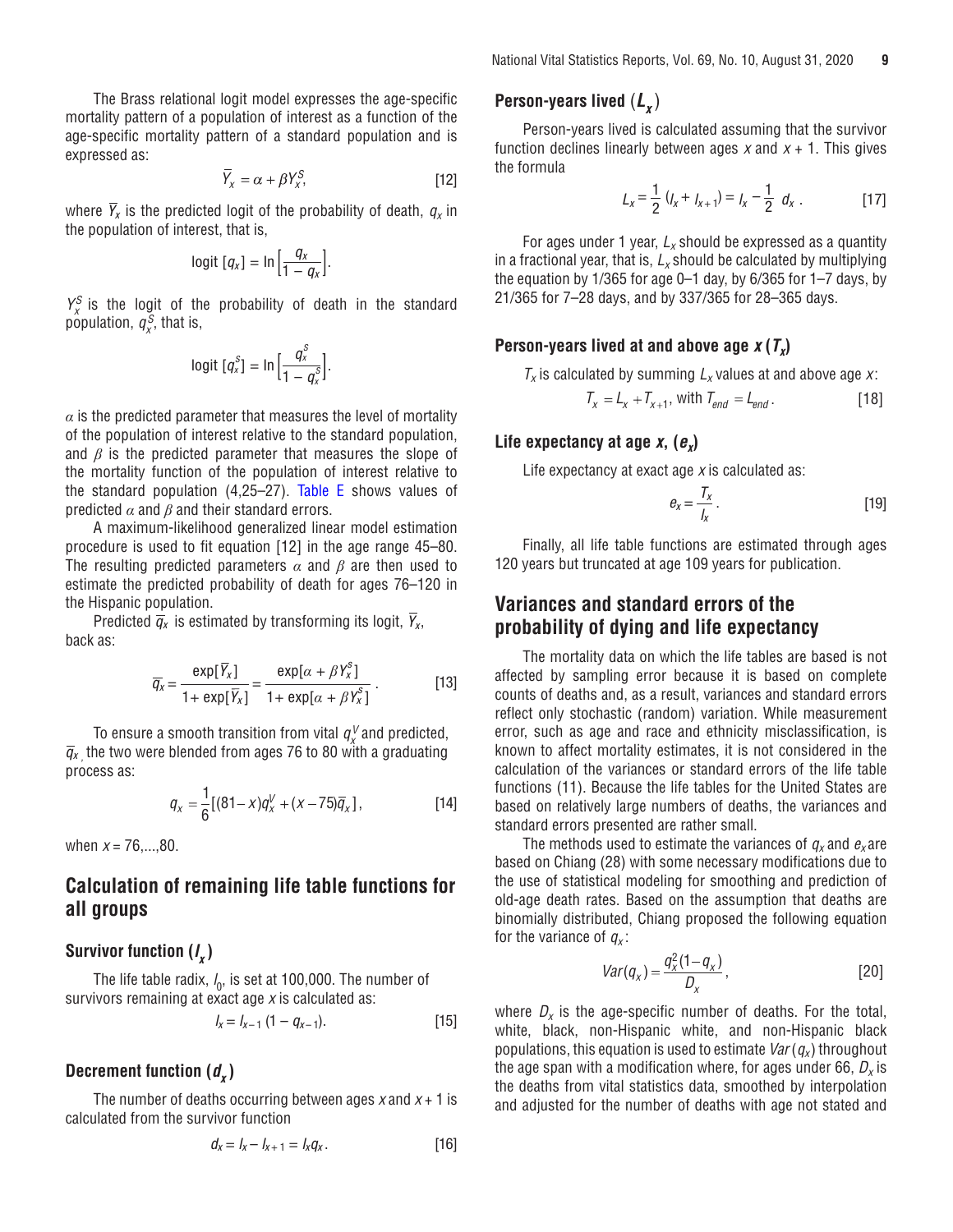<span id="page-9-0"></span>for the non-Hispanic white and non-Hispanic black populations adjusted for race and Hispanic-origin misclassification. For ages 66 and over,  $D_x$  was obtained by treating the population as a cohort population and calculated from  $q_x$  because blended vital statistics and Medicare data were used for estimation (29):

$$
P_x = \frac{\left(\frac{P_{x-1} - 0.5D_{x-1}}{3}\right)(2 - q_x)}{2},
$$

$$
D_x = \frac{3q_x P_x}{1 - 0.5q_x}.
$$

Note that  $D_x$  is the number of deaths in a 3-year data collection period (2009–2011), and  $P_x$  is the population at age x in the middle of this period.

For the Hispanic population, equation 20 is used for ages 0–75. Because  $q_x$  for ages 81 and over is predicted based on the Brass relational logit model, the Delta method is used to approximate its variance as follows:

$$
Var(\overline{q}_x) = \left(\frac{\exp(\alpha + \beta Y_x^S)}{(\exp(\alpha + \beta Y_x^S) + 1)^2}\right)^2 \cdot Var(\alpha + \beta Y_x^S).
$$
 [21]

For ages 76–80, the variance of  $q_x$  is calculated as:

$$
\frac{1}{6}[(81-x)\bullet Var(q_x)+(x-75)\bullet Var(\overline{q}_x)].\qquad [22]
$$

# **Standard error of**  $q_x$ **:**

$$
SE(q_x) = \sqrt{Var(q_x)}.
$$
 [23]

For all groups, variances of the life expectancies for ages 0–109 are estimated using Chiang's equation:

$$
Var(e_x) = \frac{\sum_{x=0}^{x=109} l_x^2 \bullet [(1-0.5) + e_{x+n}]^2 \bullet Var(q_x)}{l_x^2}.
$$
 [24]

**Standard error of**  $e_{r}$ **:** 

$$
SE(e_x) = \sqrt{Var(e_x)}.
$$
 [25]

# **Conclusions**

The methodology presented in this report details the estimation of the 2009–2011 decennial life tables and the standard errors of the probability of dying and life expectancy. Life tables were produced for the total, male, female, white, white male, white female, black, black male, black female, Hispanic, Hispanic male, Hispanic female, non-Hispanic white, non-Hispanic white male, non-Hispanic white female, non-Hispanic black, non-Hispanic black male, and non-Hispanic black female populations (1).

# **References**

- 1. Arias E, Miniño A, Curtin SC, Tejada-Vera B. U.S. decennial life tables for 2009–2011, United States life tables. National Vital Statistics Reports; vol 69 no 8. Hyattsville, MD: National Center for Health Statistics. 2020. [Forthcoming].
- 2. Arias E. United States life tables, 2008. National Vital Statistics Reports; vol 61 no 3. Hyattsville, MD: National Center for Health Statistics. 2012. Available from: [https://www.cdc.gov/nchs/data/](https://www.cdc.gov/nchs/data/nvsr/nvsr61/nvsr61_03.pdf) [nvsr/nvsr61/nvsr61\\_03.pdf.](https://www.cdc.gov/nchs/data/nvsr/nvsr61/nvsr61_03.pdf)
- 3. Thatcher AR, Kannisto V, Vaupel JW. The force of mortality at ages 80 to 120. Odense, Denmark: Odense University Press. 1998.
- 4. Arias E. United States life tables by Hispanic origin. National Center for Health Statistics. Vital Health Stat 2(152). 2010. Available from: [https://www.cdc.gov/nchs/data/series/sr\\_02/sr02\\_152.pdf](https://www.cdc.gov/nchs/data/series/sr_02/sr02_152.pdf).
- 5. Office of Management and Budget. Revisions to the standards for the classification of federal data on race and ethnicity. Fed Regist 62(210):58782–90. 1997. Available from: [https://www.resolutionmineeis.us/sites/default/files/references/](https://www.resolutionmineeis.us/sites/default/files/references/omb-standards-revisions-1997.pdf) [omb-standards-revisions-1997.pdf.](https://www.resolutionmineeis.us/sites/default/files/references/omb-standards-revisions-1997.pdf)
- 6. Ingram DD, Parker JD, Schenker N, Weed JA, Hamilton B, Arias E, Madans JH. United States Census 2000 population with bridged race categories. National Center for Health Statistics. Vital Health Stat 2(135). 2003. Available from: [https://www.cdc.gov/nchs/](https://www.cdc.gov/nchs/data/series/sr_02/sr02_135.pdf) [data/series/sr\\_02/sr02\\_135.pdf.](https://www.cdc.gov/nchs/data/series/sr_02/sr02_135.pdf)
- 7. Office of Management and Budget. Race and ethnic standards for federal statistics and administrative reporting. Statistical Policy Directive 15. 1977. Available from: [https://wonder.cdc.gov/](https://wonder.cdc.gov/WONDER/help/populations/bridged-race/Directive15.html) [WONDER/help/populations/bridged-race/Directive15.html.](https://wonder.cdc.gov/WONDER/help/populations/bridged-race/Directive15.html)
- 8. Greville TNE. United States life tables: 1969–1971, U.S. decennial life tables for 1969–1971; vol 1, no 1. DHEW Pub. No. HRA 75–1150. Rockville, MD: U.S. Department of Health, Education, and Welfare. Health Resources Administration. National Center for Health Statistics. 1975.
- 9. Bell FC, Miller ML. Life tables for the United States Social Security Area 1900–2100. Baltimore, MD: Social Security Administration, Office of the Chief Actuary. SSA Pub. No. 11–11536. 2005.
- 10. Research Data Assistance Center. Introduction to the use of Medicare data for research. Minneapolis, MN: University of Minnesota School of Public Health. 2004.
- 11. Arias E, Heron M, Hakes JK. The validity of race and Hispanicorigin reporting on death certificates in the United States: An update. Vital Health Stat 2(172). Hyattsville, MD: National Center for Health Statistics. 2016. Available from: [https://www.cdc.gov/](https://www.cdc.gov/nchs/data/series/sr_02/sr02_172.pdf) [nchs/data/series/sr\\_02/sr02\\_172.pdf](https://www.cdc.gov/nchs/data/series/sr_02/sr02_172.pdf).
- 12. Arias E, Schauman WS, Eschbach K, Sorlie PD, Backlund E. The validity of race and Hispanic origin reporting on death certificates in the United States. National Center for Health Statistics. Vital Health Stat 2(148). 2008. Available from: [https://www.cdc.gov/](https://www.cdc.gov/nchs/data/series/sr_02/sr02_148.pdf) [nchs/data/series/sr\\_02/sr02\\_148.pdf](https://www.cdc.gov/nchs/data/series/sr_02/sr02_148.pdf).
- 13. Arias E, Eschbach K, Schauman WS, Backlund EL, Sorlie PD. The Hispanic mortality advantage and ethnic misclassification on U.S. death certificates. Am J Public Health 100(Suppl 1):S171–7. 2010.
- 14. Mathews TJ, MacDorman MF. Infant mortality statistics from the 2007 period linked birth/infant death data set. National Vital Statistics Reports; vol 59 no 6. Hyattsville, MD: National Center for Health Statistics. 2011.
- 15. Mathews TJ, MacDorman MF. Infant mortality statistics from the 2008 period linked birth/infant death data set. National Vital Statistics Reports; vol 60 no 5. Hyattsville, MD: National Center for Health Statistics. 2012.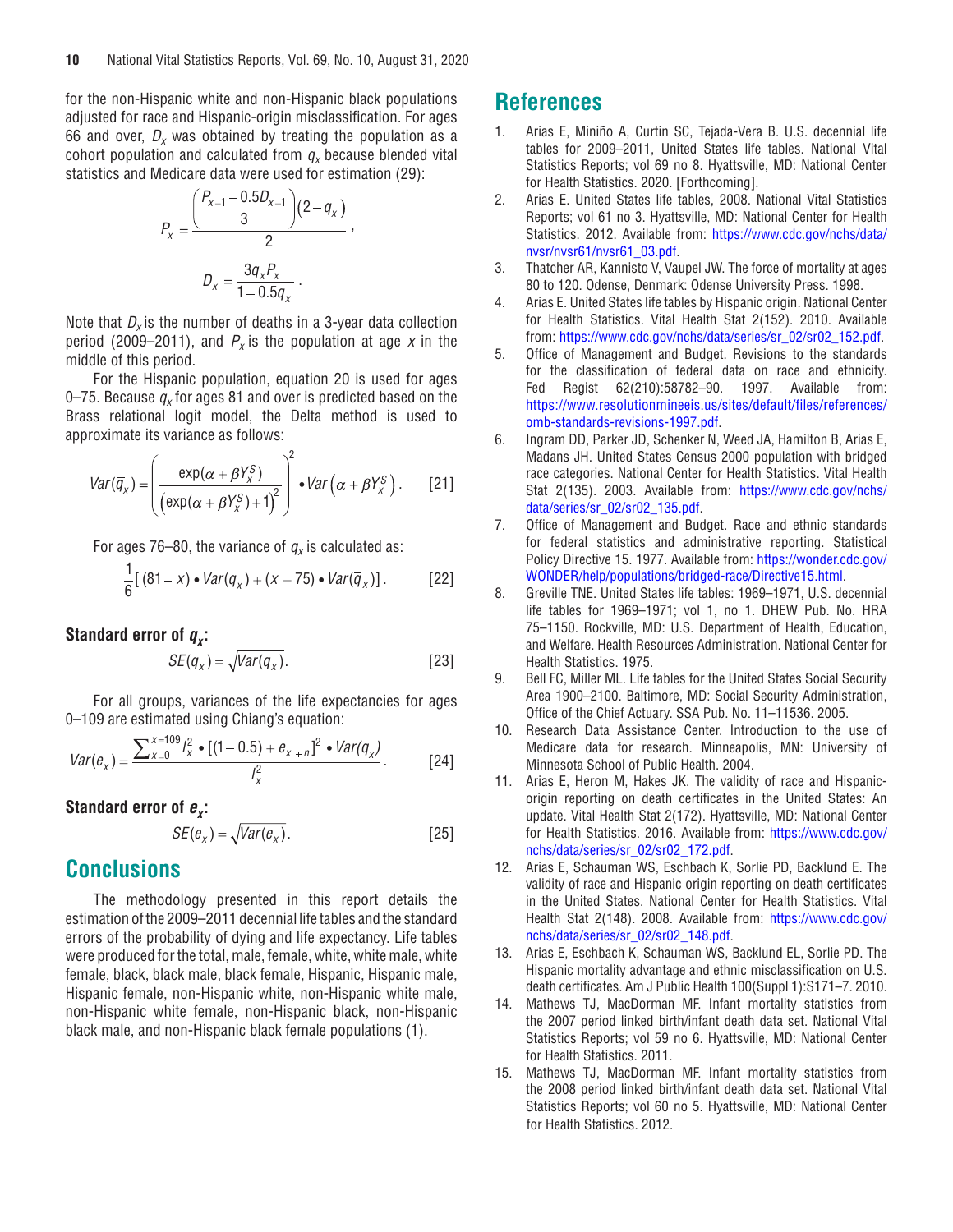- 16. Mathews TJ, MacDorman MF. Infant mortality statistics from the 2009 period linked birth/infant death data set. National Vital Statistics Reports; vol 61 no 8. Hyattsville, MD: National Center for Health Statistics. 2013.
- 17. Mathews TJ, MacDorman MF. Infant mortality statistics from the 2010 period linked birth/infant death data set. National Vital Statistics Reports; vol 62 no 8. Hyattsville, MD: National Center for Health Statistics. 2013.
- 18. National Center for Health Statistics. User guide to the 2011 period linked birth/infant death public use file. National Vital Statistics System.
- 19. Turra CM, Elo IT. The impact of salmon bias on the Hispanic mortality advantage: New evidence from Social Security data. Popul Res Policy Rev 27(5):515–30. 2008.
- 20. Shryock HS, Siegel JS, Larmon EA. The methods and materials of demography, vol 2. U.S. Census Bureau. Washington, DC: U.S. Government Printing Office. 1971.
- 21. Arias E, Xu J. United States life tables, 2017. National Vital Statistics Reports; vol 68 no 7. Hyattsville, MD: National Center for Health Statistics. 2019.
- 22. Andreev KF, Bourbeau RR. Frailty modeling of Canadian and Swedish mortality at adult and advanced ages. Silver Spring, MD: Population Association of America. 2007.
- 23. Elo IT, Turra CM, Kestenbaum B, Fergusson BR. Mortality among elderly Hispanics in the United States: Past evidence and new results. Demography 41(1):109–28. 2004.
- 24. Preston SM, Heuveline P, Guillot M. Demography: Measuring and modeling population processes. Oxford: Blackwell Publishers. 2001.
- 25. Brass W. On the scale of mortality. In: Brass W, editor. Biological aspects of demography. London: Taylor and Francis. 99–110. 1971.
- 26. Himes CL, Preston SH, Condran GA. A relational model of mortality at older ages in low mortality countries. Popul Stud 48(2):269–91. 1994.
- 27. Preston SH, Elo IT. Black mortality at very old ages in official U.S. life tables: A skeptical appraisal. Popul Dev Rev 32(3):557–65. 2006.
- 28. Chiang CL. The life table and its applications. Malabar, FL: Krieger Publishing. 1984.
- 29. Wei R, Curtin LR, Arias E, Anderson RN. U.S. decennial life tables for 1999–2001: Methodology of the United States life tables. National Vital Statistics Reports; vol 57 no 4. Hyattsville, MD: National Center for Health Statistics. 2008.